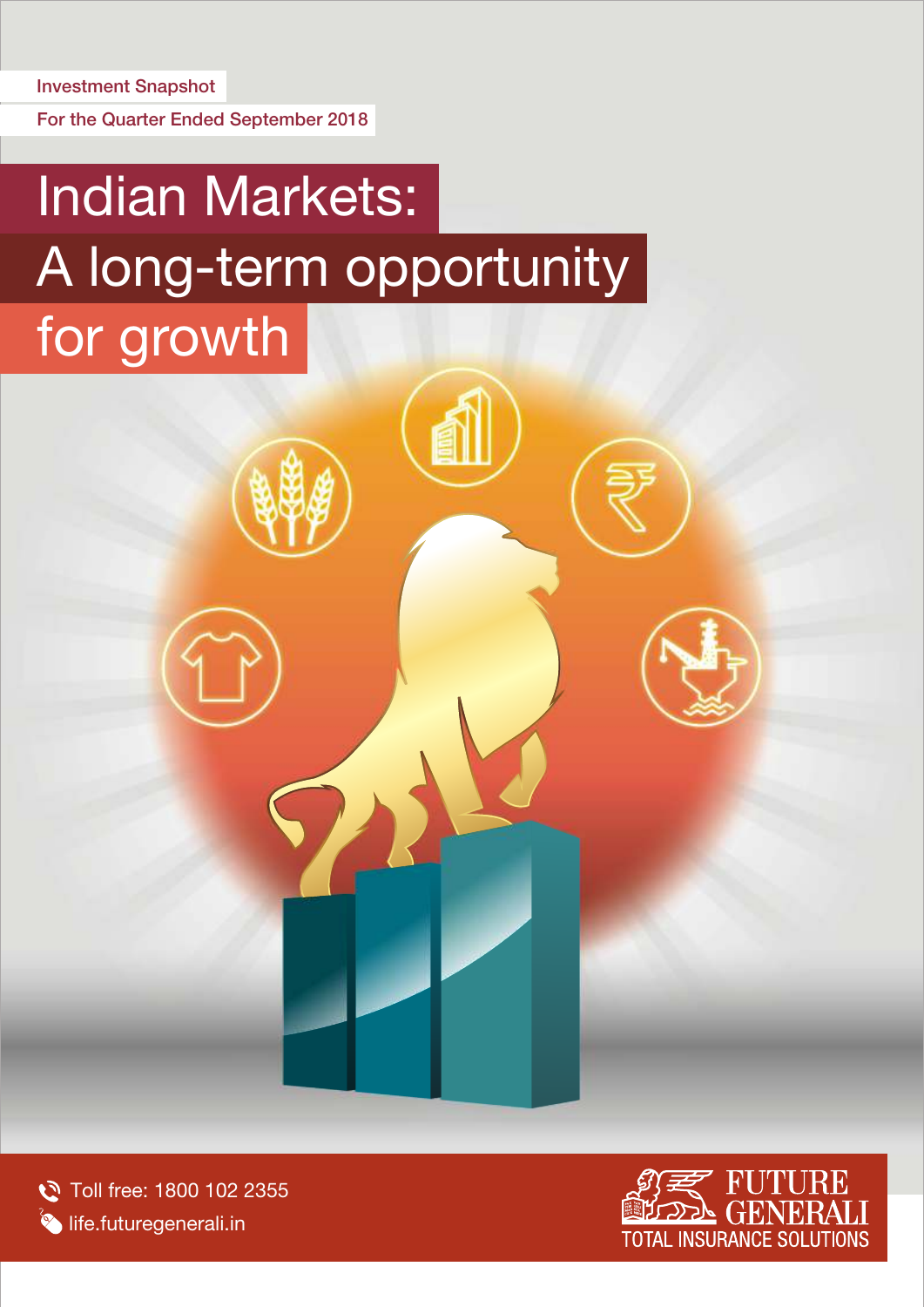### Dear Valued Policyholder,

Fiscal year 2019 is panning out to be an eventful one with several regulatory reforms causing significant volatility for both Debt and Equity markets. The reclassification by SEBI of mutual fund schemes, RBI's Feb Circular on NPA recognition and SEBI's imposition of Additional Solvency Margins affected the stock markets in the first half of the year. In the quarter gone by, Indian equity indices scaled fresh life highs at the start of the quarter propped by encouraging Q1 FY19 corporate earnings results, positive economic indicators and recovery in monsoon trends. However, this was followed by correction towards fag end of the quarter, as Indian equities fell on concerns over depreciating rupee, surging global crude oil prices and escalating global trade conflicts. While the default by a leading NBFC caused significant concern in the money markets, quick action from the government and strong liquidity measures from RBI, helped ease the situation. Besides, the key solace was the pace of domestic inflows into equity markets, which has provided support to the headline indices, while their foreign counterparts have been selling.

There has been a significant divergence in the performance of NIFTY stocks and the broader markets in the quarter, with NIFTY gaining 2%, while the broader markets such as Small cap and Midcap indices corrected sharply during the same period. This was largely due to a few large cap stocks continuing to rally and higher share of export revenues in the NIFTY stocks (i.e. IT and Pharma stocks).

On the Macro front, despite the global crude prices being on an up move along with continued rupee depreciation, India's trade deficit narrowed during the month of August and September from its high in July, aided by buoyancy in exports. Besides, strong Q1 FY19 GDP growth at 8.2% has aided the Indian markets from not losing its sheen versus its EM counterparts, as economic recovery of the country is now conspicuous. Both wholesale and retail inflation prints have been trending lower amid rising crude and depreciating rupee, largely due to benign food inflation. GST revenues have also remained range bound and is slated to pick up in the coming months, with the increasing formalization of the economy and economic activity catching up gears.

On the Debt market front, markets have been volatile with the 10-year treasury yield touching a high of ~8.25% in September, largely due to rising US 10 year, sharply depreciating INR and spike in crude oil prices. However, if the INR depreciation is looked at from a three-year perspective, then the depreciation is  $\sim$ 4% pa, as the rupee did not depreciate in the last two vears. Hence, normalization towards real effective exchange rate is quite natural. The government has tried to stem the incumbent concerns over impact of rising crude oil and rupee on CAD and fiscal deficit and IL&FS issue, by a slew of measures such as reducing duties on petrol and diesel, increasing tariffs on non-essential imports, easing ECB borrowings and abolishing withholding tax on Masala bonds and inter vening in the IL&FS issue. Besides, the much needed breather to the yields came in from the open market operation (OMO) buyback of Rs.36,000 crore by RBI and the government truncating its annual borrowing programme for FY19 by  $\overline{570,000}$  crore.

While the near term concerns are well documented, the longer-term outlook for the markets looks very sanguine. India has been in the midst of a structurally high growth phase and remains the fastest growing economy in the world with IMF projecting 7.3% and 7.5% GDP growth rates for FY19 & FY20 respectively. As indicators such as credit growth, reducing output gap and private investments pick up & with some revival in the capex cycle albeit gradually, along with an improving global environment, GDP growth is expected to improve further. Besides, the benefits of structural reforms such as Goods & Services Tax (GST), Insolvency & Bankruptcy Code (IBC), RERA, and JAM (Jan Dhan, Aadhar, Mobility) will start manifesting in the growth numbers, by removing inefficiencies and formalizing the economy. Corporate earnings have also troughed out after a protracted period of low growth and are expected to grow in healthy double digits for FY19 and FY20. The earnings growth will be led by rebound in consumption, peaking of credit cost for the financials as the resolution happens under NCLT. Post the recent correction, the valuations have also become reasonable at 17x 1 year forward earnings, which are a slight premium over long term average multiple of 16.5x. Furthermore, India could also attract large inflows with its reasonably sound domestic fundamentals relative to its peers and the various initiatives taken by the government to boost investment and reduce the CAD.



We thus expect the flows to remain robust going forward, as even the real interest rates remain positive (2.5% to 3%) , which drives away investments from physical assets such as real estate and gold.

From the debt market standpoint, the market is currently providing a great opportunity to lock in the current high yield. The current environment is more of a perception freezing over reality and we believe this environment shall not go on forever. We reckon that the current high interest rate scenario is only transient and would eventually ease out, as and when the global growth and inflation starts fading and the incumbent resultant problem of rising crude wanes out. Such times can only be deemed as a good opportunity to invest. We reminisce, when G-sec yields had touched a high of 9% in 2013, it almost fell to 6.5% in a span of two years and commensurately during the period the average return of income funds was upwards of 10%. Hence, we believe it is time to build a portfolio of high quality credit papers and wait for at least  $\sim$  3 years to start reaping the benefits from reversal of interest rate cycle.

With regard to Equity markets, volatility is an inherent feature of equity markets, especially after a year of good performance. We know that markets come back from every correction and eventually make new highs and the best way to partake in these times is to invest, and stay invested. As longterm investors, we understand the importance of investing in equities and the criticality of staying invested through these corrections, as these short term gains come with enticing long-term rewards. Equity is an asset class that has historically returned a very healthy premium over inflation - 7% on an average over the long term - and remains the best way to increase the purchasing power. This premium will continue, and in order to reap this, we need to stay invested in Equity. Going forward, as Indian markets continue to tide over volatility on domestic and global fronts; we have always strived to achieve good risk adjusted return for our funds across categories in Life, Pension as well as Group funds over the long term. In addition, we have been declaring good bonuses to our Traditional Policyholders. Insurance being long-term investment tool, it is advisable to remain invested and complete the term of the policy to optimize returns.

As Insurance is a vehicle to touch upon the lives of many by means of providing protection and savings, we would like to take this opportunity to thank you for entrusting your hard earned savings with us and look forward to your unflinching faith and continued support in future. We remain committed towards offering best-in-class products and services to our valued customers.

Regards,

Jaana

Jyoti Vaswani Chief Investment Officer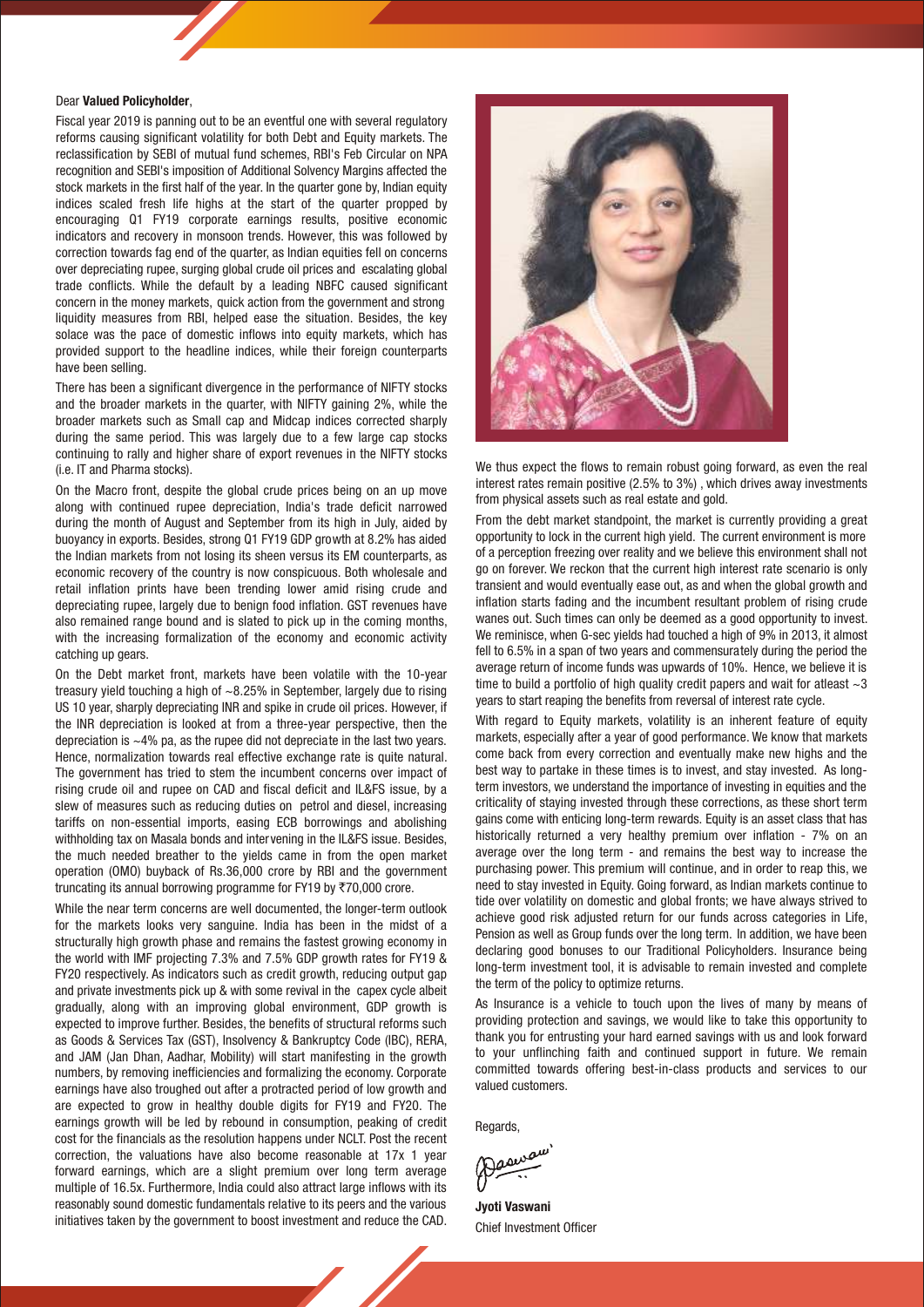

Global central banks remain in spotlight.

The US economy registered strong growth in the September quarter on the back of strong momentum in business investments and exports. The Federal Open Market Committee raised its GDP growth forecast for 2018 to 3.1% from its April forecast of 2.8%. It has forecast GDP growth of 2.5% for 2019 and 2% for 2020. The US Federal Reserve (Fed) raised its benchmark interest rate by a quarter percentage point to a range of 2-2.25%, marking its third increase this year.

The International Monetary Fund (IMF) lowered the UK's growth projection for 2018 from 1.3% to 1.1% on Brexit uncertainty. The Bank of England raised the interest rate to 0.75% from 0.50% in its August meeting. The European Central Bank (ECB) left interest rates unchanged, but reiterated its plan to scale down the size of its bond-buying programme in October and to end purchases in December. The ECB cautioned that although the Euro zone economy continues to expand, Brexit-related uncertainties could hamper growth.

The Bank of Japan (BoJ) kept its monetary policy steady by maintaining its short-term interest rate target at minus 0.1% and its 10-year government bond yield target at 0%. BoJ Governor Haruhiko Kuroda added that the Central Bank is unlikely to raise interest rates for quite some time. The Chinese Central Bank, meanwhile, cut the reserve requirement ratio (RRR) by 100 basis points (bps) from 15.5% for large institutions and from 13.5% for smaller banks with effect from October 15 to spur growth amid the trade tussle with the US.

- The US economy grew an upwardly revised 4.2% in Q2 2018, much higher than 2.2% growth clocked in Q1 2018.
- The UK's economy expanded at an annualised rate of 1.2% in Q2 2018 compared with 1.1% in Q1 2018.
- The Euro zone's GDP expanded 2.1% annually in Q2 2018 compared with 2.4% in Q1.
- Japan's economy grew at an annualised rate of 3% in Q2; the economy had contracted 0.9% in Q1.
- China's economy expanded 6.7% annually in Q2, lower than the 6.8% annual pace in Q1.

Crude oil prices rose after the US restored sanctions on Iran; gold prices fell after the US Fed raised interest rates.

International crude oil prices rose after US President Donald Trump signed an executive order restoring sanctions on Iran, rekindling fears of supply constraints. Prices advanced further after major oil producers refused to raise output. International

gold prices fell owing to gains registered by the US dollar in the wake of the financial crisis in Turkey, and on the back of encouraging US economic indicators and after the US Fed hiked key interest rates.

Chart 1 - Crude oil versus gold prices



Source: NYMEX, LBMA



Table 1 - Global benchmark indices returns

| Indices                             | $28 -$<br>Sep-18 | Quarterly<br>% Change | Yearly<br>% Change |
|-------------------------------------|------------------|-----------------------|--------------------|
| DJIA (USA)                          | 26458            | 9.01                  | 18.09              |
| Nikkei 225 (Japan)                  | 24120            | 8.14                  | 18.49              |
| Hang Seng (Hong Kong)               | 27789            | $-4.03$               | 0.85               |
| <b>FTSE 100 (UK)</b>                | 7510             | $-1.66$               | 1.86               |
| Shanghai Composite<br>Index (China) | 2821             | $-0.92$               | $-15.75$           |
| DAX (Germany)                       | 12247            | $-0.48$               | $-4.54$            |
| <i><b>iBovespa (Brazil)</b></i>     | 79342            | 9.04                  | 6.80               |
| <b>MICEX (Russia)</b>               | 2475             | 7.81                  | 19.25              |

Source: Yahoo Finance, Bloomberg, Moscow Exchange

Global equity indices ended mixed.

US equities surged by 9% in the quarter on the back of encouraging domestic economic data. Sentiment strengthened after US Fed Chief Jerome Powell said the US economy is robust enough to handle tighter monetary policy. Japan's Nikkei advanced 8% tracking upbeat US markets and aided by weakness in the Yen. China's Shanghai Composite Index declined 0.92% after being put under pressure owing to the ongoing trade war with the US. Hong Kong's Hang Seng declined 4% over Chinese economic health concerns.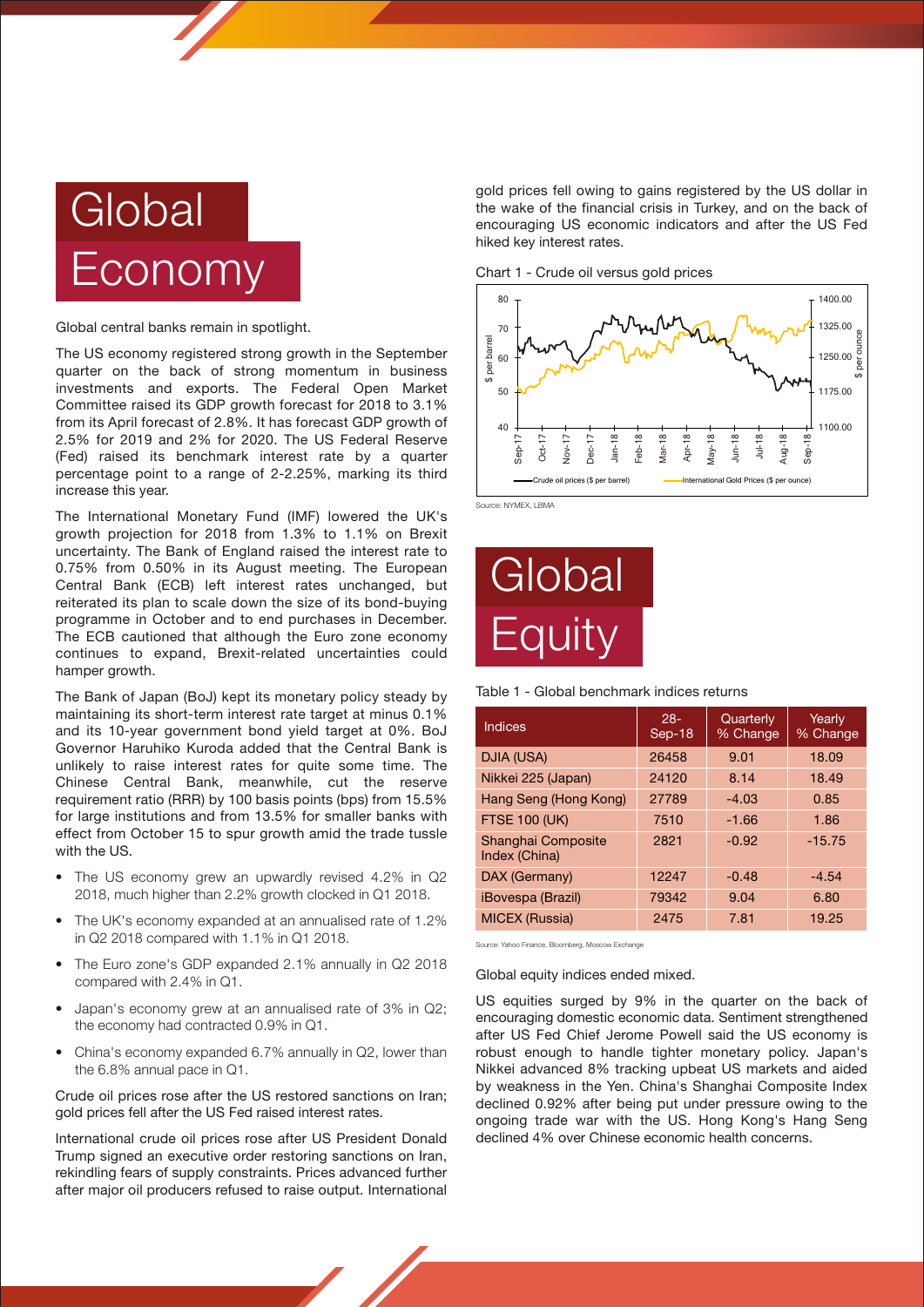# Indian **Economy**

India clocked strong economic growth in Q1 FY19.

International agencies remained optimistic about the domestic economy, which expanded strongly in the June quarter on the back of strong performance in the manufacturing and construction sectors. The Central Bank hiked the repo rate to 6.50% in its August policy announcement, its second consecutive hike after June, noting inflationary concerns. The Apex Bank, however, surprised markets in its October policy announcement by opting to maintain interest rates. Meanwhile, the government hiked import duty on 19 items to curb a widening Current Account Deficit (CAD) and support the rupee.

Among key reforms, the Cabinet cleared an increase in the Minimum Support Price (MSP) for kharif crops for the 2018-19 seasons to support farmers. Further, the GST Council approved a pilot project to give incentives for digital payments and President Ram Nath Kovind gave his assent to the Insolvency and Bankruptcy Code (Second Amendment) Act 2018. Prime Minister Narendra Modi launched the India Post Payments Bank which offers basic banking services and promotes financial inclusion, and inaugurated the Ayushman Bharat-National Health Protection Mission to provide health cover for underprivileged families.

- India's Gross Domestic Product (GDP) rose to 8.2% in April-June of fiscal 2019 compared with 5.6% in the same quarter last year.
- The United Nations Conference on Trade and Development (UNCTAD) expects the Indian economy to grow at 7% in calendar year 2018 compared to 6.2% in 2017.
- IMF retains India's FY 2019 growth outlook at 7.3% and says the country will grow at 7.4% in FY 20.
- India's retail inflation fell to a 11-month low of 3.69% in August from 4.17% in July.
- India's Current Account Deficit (CAD) as a percentage of GDP declined marginally to 2.4% in the April-June quarter of 2018-19 against 2.5% in the year-ago period.

# Indian **Equity**

# Table 2 - Indian benchmark indices returns

| <b>Sector Indices</b>         | $28 -$<br>Sep-18 | Quarterly<br>% Change | Yearly<br>% Change |
|-------------------------------|------------------|-----------------------|--------------------|
| Nifty 50                      | 10930            | 2.02                  | 11.67              |
| <b>S&amp;P BSE Sensex</b>     | 36227            | 2.27                  | 15.80              |
| <b>S&amp;P BSE IT</b>         | 15629            | 12.28                 | 57.13              |
| S&P BSE Oil & Gas             | 14855            | 8.76                  | 0.09               |
| <b>S&amp;P BSE Healthcare</b> | 15025            | 7.30                  | 11.40              |
| <b>S&amp;P BSE FMCG</b>       | 11503            | 2.58                  | 17.70              |
| <b>S&amp;P BSE Metal</b>      | 13279            | 1.64                  | $-2.10$            |
| <b>S&amp;P BSE Power</b>      | 1929             | $-0.88$               | $-12.55$           |
| <b>S&amp;P BSE CG</b>         | 17109            | $-2.17$               | $-0.37$            |
| <b>S&amp;P BSE BANKEX</b>     | 27992            | $-4.30$               | 3.58               |
| <b>S&amp;P BSE CD</b>         | 19134            | $-5.31$               | 9.00               |
| <b>S&amp;P BSE Auto</b>       | 21477            | $-9.91$               | $-11.18$           |
| <b>S&amp;P BSE Realty</b>     | 1703             | $-17.87$              | $-17.55$           |

Source: BSE, NSE

Indian equities ended in the green aided by encouraging earnings announcements.

Indian equity benchmarks NIFTY 50 and S&P BSE advanced over 2% each in the September quarter aided by encouraging quarterly earnings announcements by index heavyweights, cooling in domestic inflation, and reduction in the GST rates on more than 50 items. Intermittent purchases by FIIs and DIIs provided support to equities.

Worries that the global trade war between US-China would hamper global economic growth dented investor confidence and triggered outflows sporadically. The market also fell after opposition parties tabled a no-confidence motion against the government in the Lok Sabha; the government won the motion. A massive sell-off in financial firms on liquidity concerns, rising crude oil prices, and nervousness about likely foreign investor outflows amid proposed changes in KYC norms for Foreign Portfolio Investments (FPIs) erased some gains. Turmoil in global equities amid the US Fed's decision to raise interest rates in September and rising uncertainty over Brexit negotiations between the UK and the European Union also pulled down the local indices. The RBI's interest rate hike by 25 bps citing inflationary concerns in August, the currency crisis in Turkey, and a sharp fall in Argentina's Peso after its Central Bank raised the interest rate to 60% prompted more selling in domestic equities.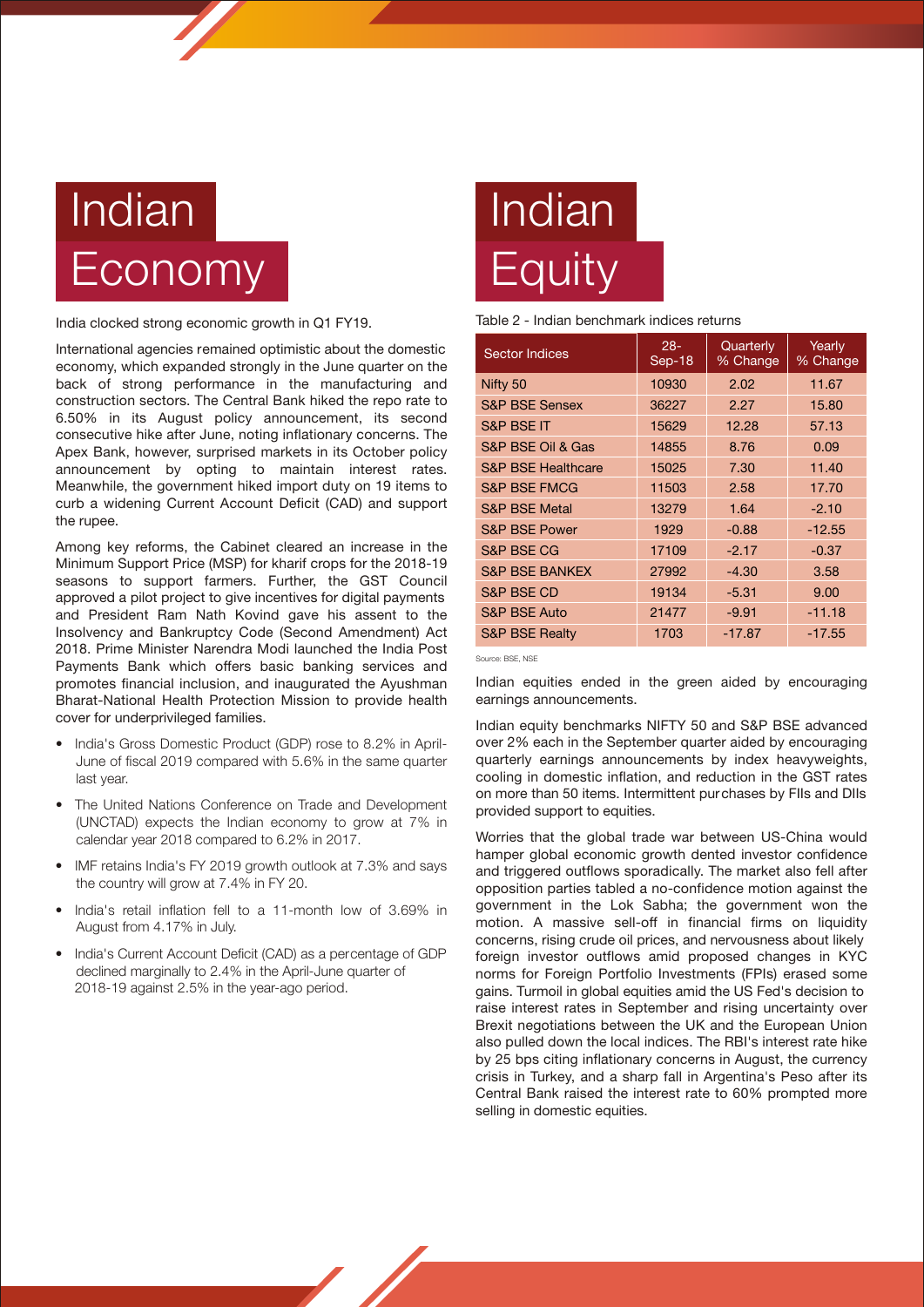

#### Chart 2 - FII, DII versus Nifty movement



Source: NSE

• S&P BSE information technology advanced at 12.28% in the September quarter as the rupee's weakness aided IT exports.

#### Equity Outlook

While the near term concerns are well documented, the longer-term outlook for the markets looks very sanguine. India has been in the midst of a structurally high growth phase and remains the fastest growing economy in the world with IMF projecting 7.5% GDP growth rates for FY19. Besides, the benefits of structural reforms such as GST, IBC, RERA, and JAM will start manifesting in the growth numbers, by removing inefficiencies and formalizing the economy. Corporate earnings have also troughed out after a protracted period of low growth and are expected to grow in healthy double digits for FY19 and FY20. The earnings growth will be led by rebound in consumption, peaking of credit cost for the financials as the resolution happens under NCLT. While one cannot rule out the volatility that may persist amid global and domestic concerns in the near term, Indian equity markets remain an attractive long-term bet for an investor.

- decision to cut GST rates on more than 50 items. S&P BSE FMCG index rose to 2.58% aided by the Centre's
- S&P BSE Realty declined to 17,87% as realty stocks witnessed a heavy sell-off after the Supreme Court imposed a ban on all construction activities in Madhya Pradesh, Maharashtra and Uttarakhand over their failure to deal with solid waste.
- S&P BSE Bankex index fell to 4.3% on liquidity concerns among banking and financial counters.
- FIIs sold Indian Equities worth `6785 crore in the September quarter vis-a-vis net sales of ₹20,443 crore in the previous quarter.



#### Chart 3 - Domestic yield curve movement



Gilts fell on rupee weakness and strengthening crude oil prices.

Gilt prices weakened in the September quarter, with yield of the 10-year benchmark 7.17% 2028 paper closing at 8.02% on September 28, 2018 vis-a-vis 7.90% on June 29, 2018.

## Prices declined because of the following reasons:

- The rupee declined sharply against the US dollar, hitting record lows, exacerbating fears of foreign investor outflows from the domestic financial markets.
- Global crude oil prices advanced, stoking fears of a widening in CAD and that the RBI would accelerate its interest rate hikes in the future, following the central bank's policy repo rate hike to 6.50% in August.
- Heavy supply of dated securities in the form of gilts and state development bonds put bonds under pressure.

## Further losses were prevented by:

- Cooling in domestic inflation.
- The RBI's transfer of  $\text{\textsterling}50,000$  crore as a surplus to the government, thereby soothing concerns over the government's fiscal situation.
- The RBI's announcement of bond purchase auctions through open market operations after monitoring systemic liquidity conditions and pledging to hold further OMO purchases through October.
- Reports that the RBI was mulling a special window through which oil companies can buy dollars directly from the Central Bank instead of the spot market.
- Expectations that the government may announce a lower borrowing target for the second half of this fiscal also propped up the prices. As expected, the government announced to borrow ₹2.47 lakh crore via bonds in the second half of the financial year, cutting the market borrowing by  $\overline{570.000}$  crore.

#### On the regulatory front:

- The RBI surprised the market by holding interest rates steady in its October policy meeting. However, the Central Bank changed its stance to 'calibrated tightening' from 'neutral'.
- Further, the Central Bank proposed a Voluntary Retention Route (VRR) under which more flexibility will be accorded to foreign portfolio investors (FPI) in order to attract foreign investments. The RBI also said it will revise the asset-liability guidelines for non-banking financial companies (NBFCs).
- In addition, the RBI in its October policy review, projected GDP growth for 2018-19 at 7.4% with risks broadly balanced, ranging 7.3-7.4% in H2. GDP growth for Q1 FY20 is projected marginally lower at 7.4%. The banking regulator also lowered its retail inflation projection for the second half of the current fiscal to 3.9-4.5% mainly because of an unusually benign trend in food prices.

# Debt Outlook

The 10 year G-sec yield has been rising amid concerns on rising US 10 year, sharply depreciating INR reflecting both domestic and global concerns and spike in crude oil prices. Nonetheless, going forward we expect the Indian bond yields to be range bound, given the pickup in indicators such as economic and credit growth led by reducing output gap, private investments pick up & some revival in the capex cycle albeit gradually, benign inflation, and initiatives taken by the government to ensure liquidity and solvency in the system and contain the widening current account deficit.